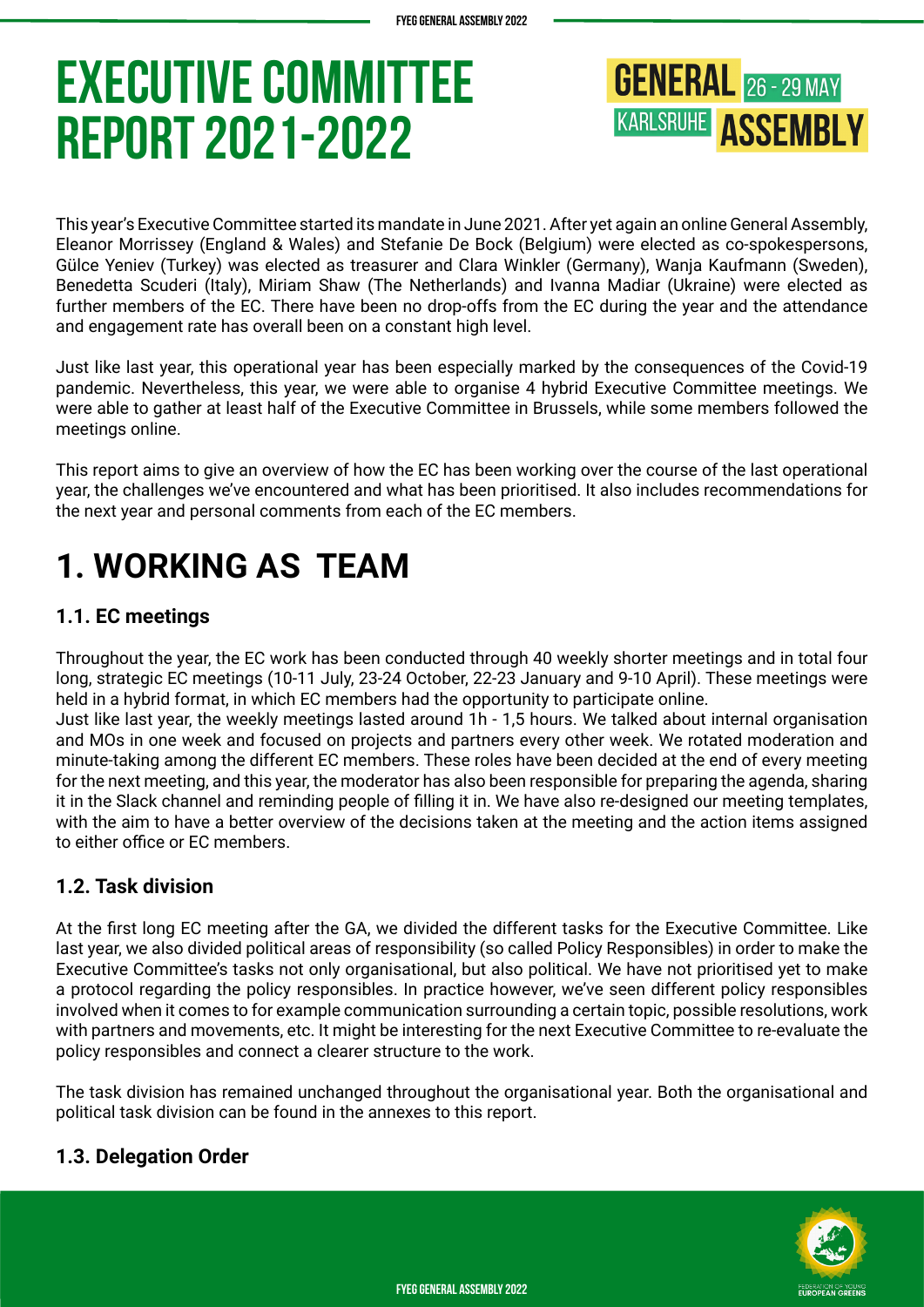**GENERAL** 26 - 29 MAY **KARLSRUHE ASSEMBLY** 

For the first time, the Executive Committee also decided on a Delegation Order. This is one of the outcomes from the first part of the organisational Change process we have been going through, facilitated by the Activism Incubator.

The Delegation Order was drafted and prepared by the previous Executive Committee, but decided upon during the first long Executive Committee Meeting of this operational year in June. The document describes what decisions can be made by one or several persons in the name of FYEG and, where it is relevant, how this is done. The current delegation order is annexed to this report.

#### **1.4 Communications**

The EC has used Slack as its main internal communication channel, and has used Telegram as the main communication platform for contact with MOs. All relevant documentation has been stored on the FYEG drive.

### **1.5. Working in a feminist organisation**

For several years, FYEG has been working to become a more inclusive and feminist organisation, not only in words but also in practice. The adoption of the Inclusion Plan, the Safer Spaces Policy in the 2019 General Assembly was a clear call from Member organisations for us to work in this direction.

This year's Executive Committee was the third one elected following the implementation of the 50+ quota in FYEG. It was composed of 7 cis-women and 1 trans/non-binary person.

# **1.6. Mental health**

During the last General Assembly in June 2021, the Member organisations adopted a Mental Health Protocol attached to that year's Activity Plan. Several structures and practices were implemented:

- **• Buddy system**: the Executive Committee appointed buddy's during the second long EC meeting in October. We decided to not put the buddy's into a rigid structure of buddy check-in's, as different EC members have different needs. It might be interesting for the next Executive Committee to look into this system and decide if they want to implement it as well.
- **• Mental Health Officer**: The Executive Committee appointed Clara to implement the protocol as much as possible and to follow up on the actions taken within the team. Clara also conducted a **mental health assessment** within the EC and office and presented these results at the last long EC meeting in April. The outcomes of the EC survey included amongst other things:
	- significantly less overwhelm in comparison to last mandate's EC members
	- Popular demand for a working hour limit for EC work
	- Popular demand for training on mindfulness, stress reduction workshop, how to deal with imposter syndrome
- **• Holiday calendar**: To encourage EC members to take a break from FYEG work on a regular basis, we did in the beginning of the operational year initiate the use of a holiday calendar, where both office and EC members have been able to fill in when they're available and when they're not reachable. This system worked well in the beginning of the operational year, but has been forgotten to some extent during the

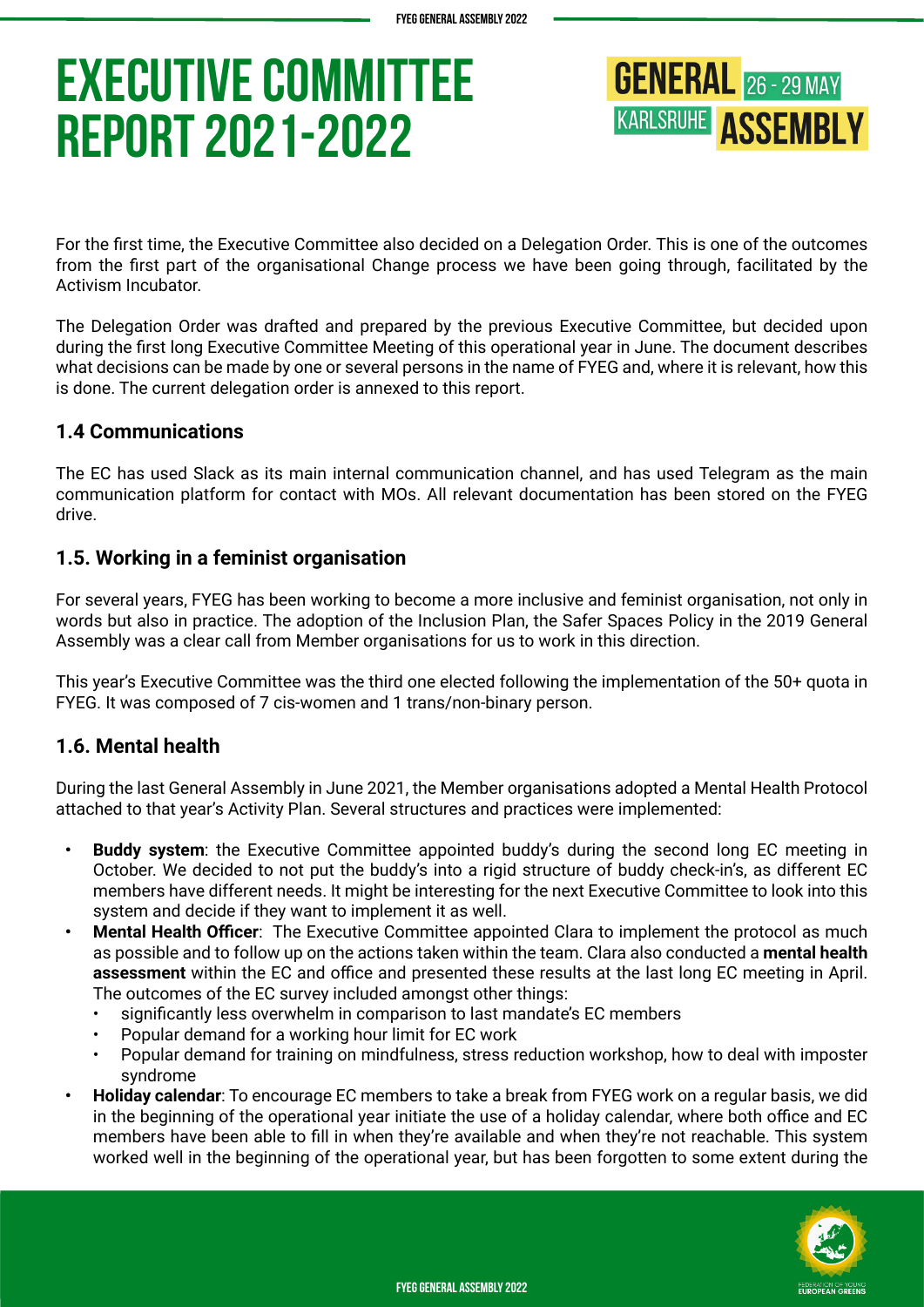

second half of the term. It is still suggested that this is used for the next EC as well.

**• Shadow Person**: We also experimented with appointing a shadow person to some of the EC tasks (especially the bigger ones). Although this role helped to share responsibilities, it was not always clear to everyone what the purpose for this role was and how far it reached. That is why we highly recommend the next EC to clearly define this role in the beginning of the operational year and to decide on common expectations.

Moreover, inspired by the Office's **individual plans**, the Executive Committee also decided to develop their own individual plans in order to make concrete goals connected to the tasks. Being aware that sometimes capacities are tighter than expected, the goals in the individual plan should contain a clear prioritisation among them, so that tasks of low priority can be dropped or postponed if the circumstances require it. The plans help to get a better sense of the different tasks the members signed up for and to create reasonable expectations and deadlines.

Together with the help of Caro and Ozge, EC members wrote down their goals and concrete tasks connected to the bigger task division. These plans were evaluated during the long EC meetings in January and April to give EC members the opportunity to follow up on their plans.

### **1.7. Structural changes**

After a thorough assessment, an organisational change process (initiated by the Office and facilitated by an external consultant, "European Activism Incubator") started at the end of 2020 has set out to improve the working structures and culture within the Office and the Executive Committee throughout the 2021-2022 period, in an effort to create sustainable working conditions within FYEG. These organisational changes include, among other things, clearer delegation orders, clearer strategic planning processes and the strengthening of mental health mechanisms in the daily work of the EC and the Office.

Our hope is that this organisational reform process will continue to drive FYEG in an even more professional and efficient direction, and that it will help lower the workloads on both EC and Office members. This process is reflected in the Strategic Plan that we are presenting at this General Assembly as well.

# **2. RELATIONS WITH MEMBER ORGANISATIONS**

# **2.1. EC reports**

Our EC committed to transparency in its actions. Following the IRP change at the GA 2020, minutes from long EC meetings have been sent to all member organisations via email and published on the FYEG website.

# **2.2. MO strategy and study visits**

In 2021, we were excited to welcome Youth Forum URA as a candidate member organisation and welcome the newly structured Georgian Young Greens back as a full member organisation. Throughout the year, further collaboration with organisations in Lithuania and Estonia have been explored.

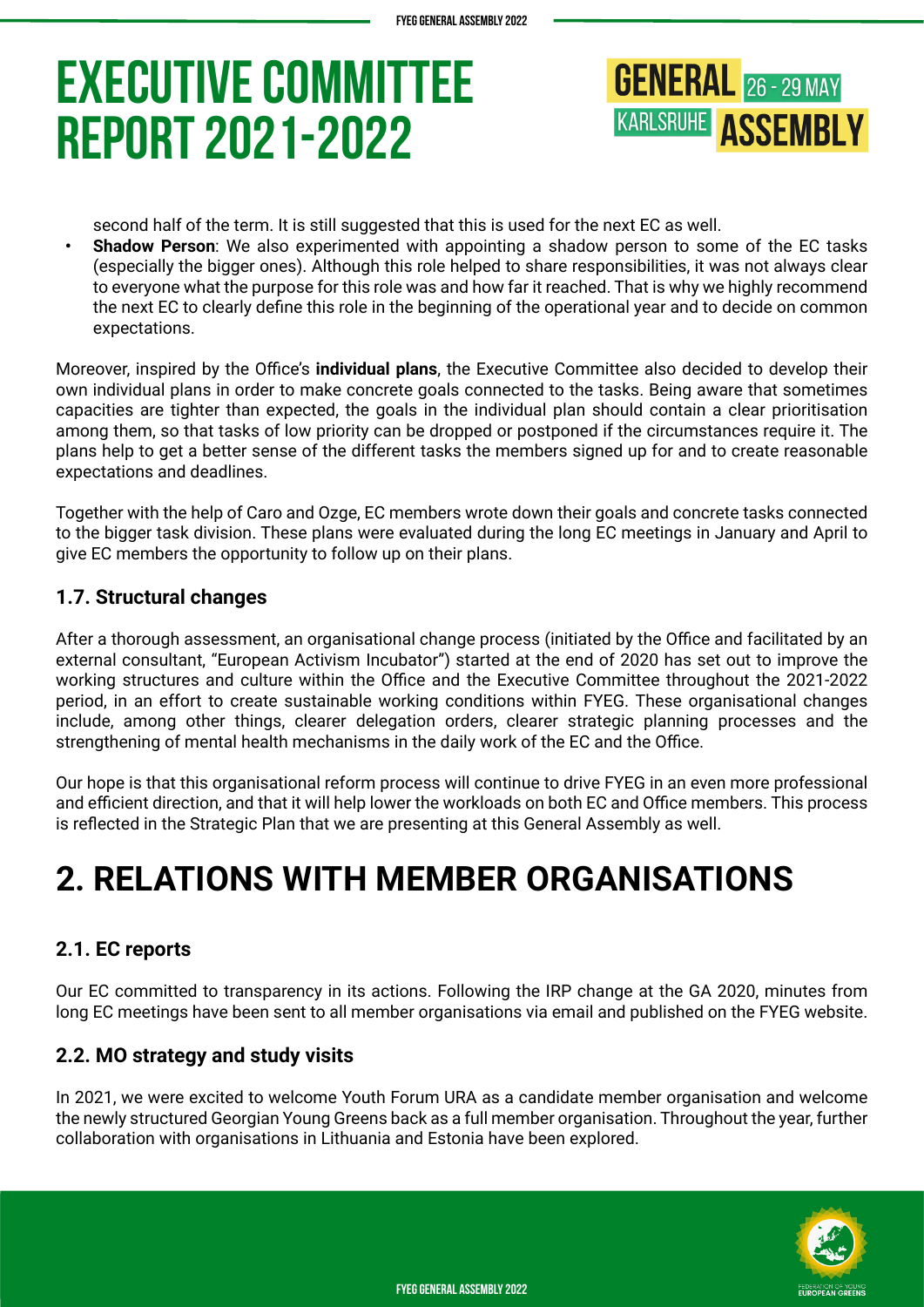**GENERAL** 26 - 29 MAY **KARLSRUHE ASSEMBLY** 

FYEG committed to hosting regular regional calls for our Member Organisations to share updates as well as discuss areas of collaboration relevant to them. FYEG developed our MO strategy through individual strategies for each of our members, as well as country specific strategies for countries where we currently don't have a member or where there is a special situation that needs to be handled.

After a year without study visits, due to COVID 19 related travel restrictions, we were able to organise one study visit to our candidate member organisation Youth Forum URA in Montenegro. Furthermore, we were also able to visit some of you and attend activities you organised (for example Dwars Winter Congress, GEV in connection to the European Ideas Lab, Scottish & Irish Young Greens' Summer Camp, the Albanian Young Greens' general assembly and meetings with local branches of MODOM in Skopje and Shtip).

# **2.3. MO forum and bottom-up MO engagement**

On 5-6 March we held the annual FYEG MO Forum online. The MO Forum is the main space where FYEG and its Member Organisations are able to prepare the General Assembly later that year. Therefore, the discussions during the MO forum ranged from exchanges between MOs to input on training, FYEG's strategy and possible resolutions or IRP changes or resolutions at the next General Assembly. We also organised more political discussions on the future of Green parties in government and the Russian invasion of Ukraine. Furthermore, there was a public session on the different roles within FYEG EC to inform people interested in running.

Following last year's plans, we also organised our MO-to-MO trainings, a bottom-up training project where MOs are both the trainers and the participants. This project has been proposed as a way to increase MO engagement between statutory events and to take advantage of the skills, experiences and knowledge that lie with our MOs. As presented during the MO Forum, FYEG is working on a MO learning program to continue increasing resources and capacities within our MOs.

# **2.4. Communication**

During the year, contact with the MOs has been conducted through the regional responsibles  $-$  who have been holding regional meetings with the MOs in the region that they're responsible for and through regional Telegram chats — and through the Secretary General via email prior to important events.

# **3. RECOMMENDATIONS FOR NEXT EC**

#### **Individual plans**

As mentioned above, the Executive Committee started working with individual plans. This helped the EC members to clearly define goals and set expectations for the rest of the year. We highly recommend the next EC to implement the individual plans even more structurally in their work and to regularly evaluate their process.

#### **Clearer political approach**

As mentioned, it is recommended to the next EC to look into ways to make the work of the EC more political. In the past two mandates, the EC used policy responsibles to divide the topical work within the organisation,

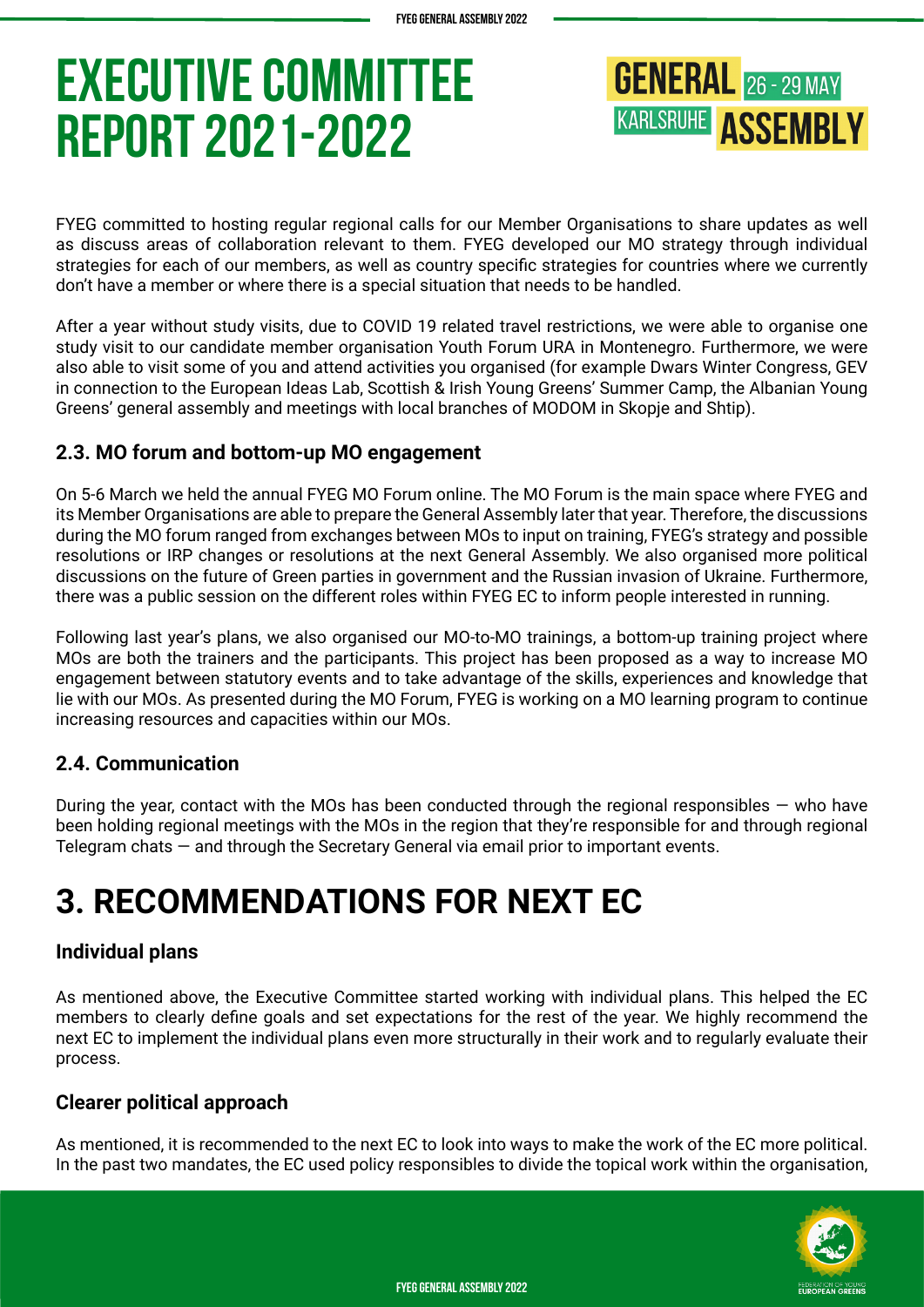**GENERAL** 26 - 29 MAY **KARLSRUHE ASSEMBLY** 

however this has not necessarily made the work of the EC more political. Therefore and in the light of the upcoming elections in 2024, we advise the next EC, to look into politicising the work of (some of) the EC members. We are hopeful that the new task division will also help this process.

# **Nomination of EC candidates by MOs**

Member organisations play an important role in the selection of Executive Members when they nominate candidates. As most delegates in a GA don't know the candidates, they heavily rely on the trust of the nominating organisations. We believe Member organisations should better reinforce the way they organise this nomination process, drafting their own guidelines on how to nominate EC candidates: this should include explaining to potential EC members, with the assistance of the current FYEG EC and previous committee members, what the position entails and check if their candidate matches the criteria.

#### **Implement the MO strategy**

The development of a coherent Member organisation strategy over the past years is starting to really pay off. Together with the strategy on MO trainings and the framework of the MO learning program, everything is set for the next Executive Committee to support the work of FYEG's MOs. We encourage the Executive Committee to implement the MO strategy as outlined in the Strategy Plan and to re-evaluate where needed.

#### **Mental Health**

In the past year, we started implementing the Mental Health Protocol as written in last year's activity plan. We recommend the next Executive Committee to continue exploring the framework to implement even more structures benefitting the wellbeing and wellness of the Executive Committee and the rest of the organisation. While we acknowledge that not all tools work for all teams, this executive committee would especially advise structurally using the holiday calendar, to make sure that everyone uses it and takes time to rest throughout the year. Moreover, it would be good to keep up with the practice of personal updates in the beginning of each weekly EC meeting. Training on mental health is also very much recommended.

Last but not least, the process of monitoring the mental health of the office and the executive committee as well as an evaluation of the tools in place should be done at least once a year through for example a survey.

# **PERSONAL COMMENTS**

#### **Eleanor (co-spokesperson)**

It is a bittersweet feeling to be finishing my time on FYEG EC after 3 years that has seen the world turn upside down. I have found this year to be the hardest, partly due to fatigue but also because this year was the most difficult being a disabled activist during a deadly pandemic. I felt I was not able to do as much as I could or should because I was unable to leave my flat most of the time, while the world still gathered. But, to reflect on my whole time I am also proud of what has been achieved. We've created a space for the EC to feel supported, while also encouraged to pursue their interests. We have an ever-growing office that I am so proud of and inspired to see them come together as a team. I have learnt more about my own leadership style and seen myself grow politically. I owe it all to the amazing people I've worked with over these years, and I am excited to cheer FYEG on in the future.

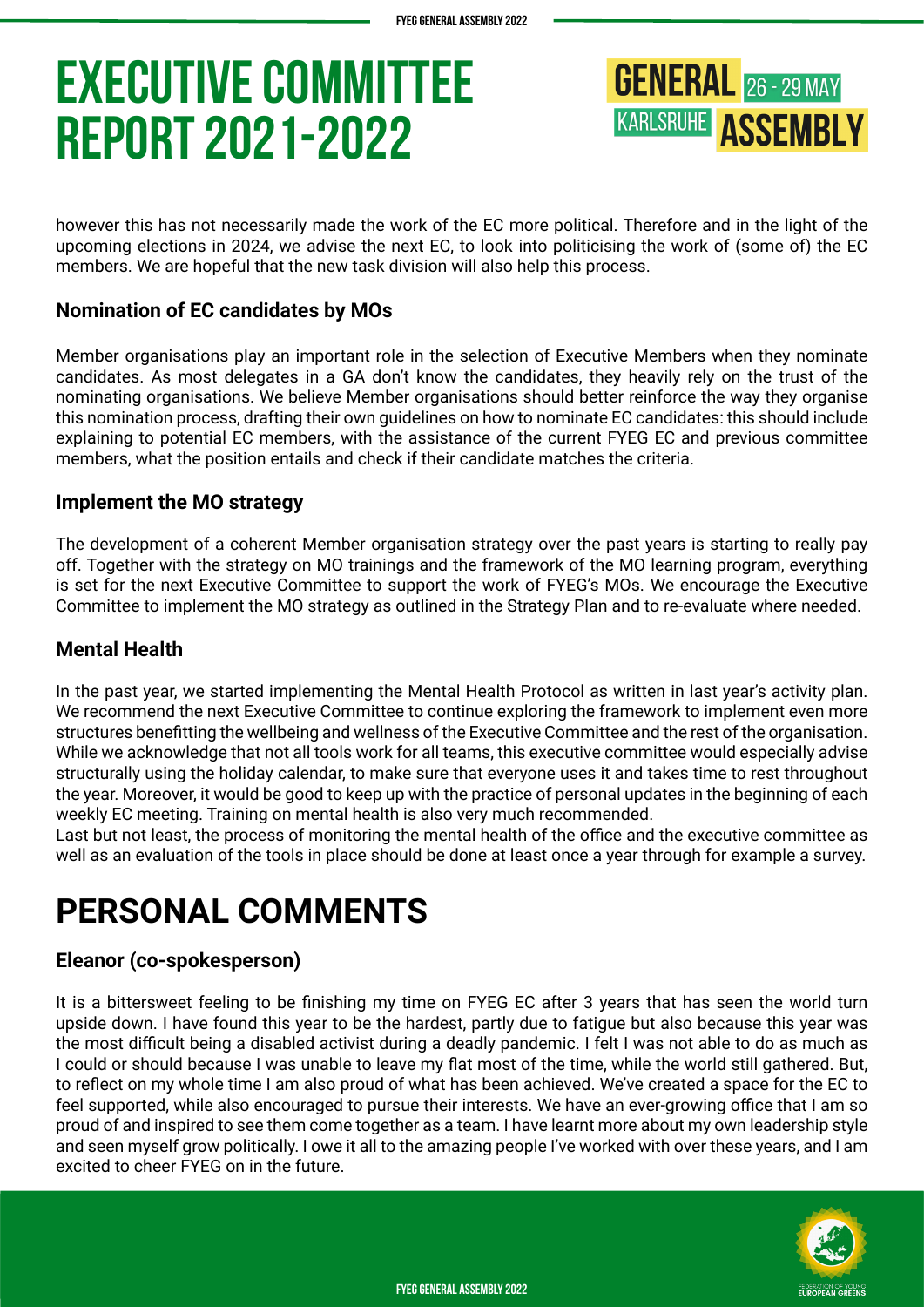

# **Stefanie (co-spokesperson)**

Where to begin. I started writing this paragraph just after the last official part of the program during our seminar on The Politics of Mental Health in Montenegro. After three years of being a part of the Executive Committee, it's time for a new generation to take over. The past year has been super intense. I could not meet my own high expectations and still have to overcome a lot of anxieties and imposter syndrome. Nevertheless, thanks to the continuous support of the rest of the EC, office and a special shout-out to Eleanor & Oz, I started learning to say no and to listen to my heart.

I am really proud of what we achieved as a team in the past year. From implementing and experimenting with mental health structures to strong political work and slowly organising physical activities again in this new chapter of the COVID-crisis. We have prepared the groundworks for the next generation of FYEG leaders and I am excited to see the impact of it in the future.

# **Gülce (treasurer)**

Being a part of the EC again this year was very entertaining yet also quite challenging for me. It was not easy, contrary to what I expected when I was a candidate. However, thanks to the growing office and the work that has been done by Stefanie for the last two years, being the Treasurer of FYEG was less financial and more political. Working with a lot of wonderful people & office staff and having their support when I was not capable to continue to work, taught me how important it is to have a dedicated/hard working team while trying to do what we have done so far. I've learned a lot about FYEG finances more than I put on the table thanks to Caroline and Özge.

2021 was a hard year to continue to do activism in my own country and there were times when I lost my motivation to keep going. However, being with this fierce feminist team was a big support mechanism for me to continue. Thank you for believing me. Above all, I am very thankful for everything we have shared and learnt from each other, also for gaining such beautiful friendships throughout this year.

# **Wanja**

This has been my third mandate in the EC of the FYEG, and the first one where we have been able to meet in person. It has been both a productive and challenging year, and as the MO coordinator I've been happy to see that more organisations want to join our federation and are putting efforts into their international work however, we can also see that a lot of our coordination work needs to be further streamlined. For the coming EC, I would recommend to set clearer structures for personal boundaries in terms of professionalism and also expectations on each other - I think that we've sometimes been a bit too loose in structure and allowing towards each other. Also, it might be good to think about whether meetings every second week instead of every week is a good idea, with the aim to streamline and give the EC members time to actually work on their tasks in between. I hope that the upcoming EC will have a great year!

#### **Clara**

The past mandate has been one of the most intense but also most rewarding periods of my life. I led the COP26 delegation and we gained a lot of visibility for our demands and activists. I continued working on the

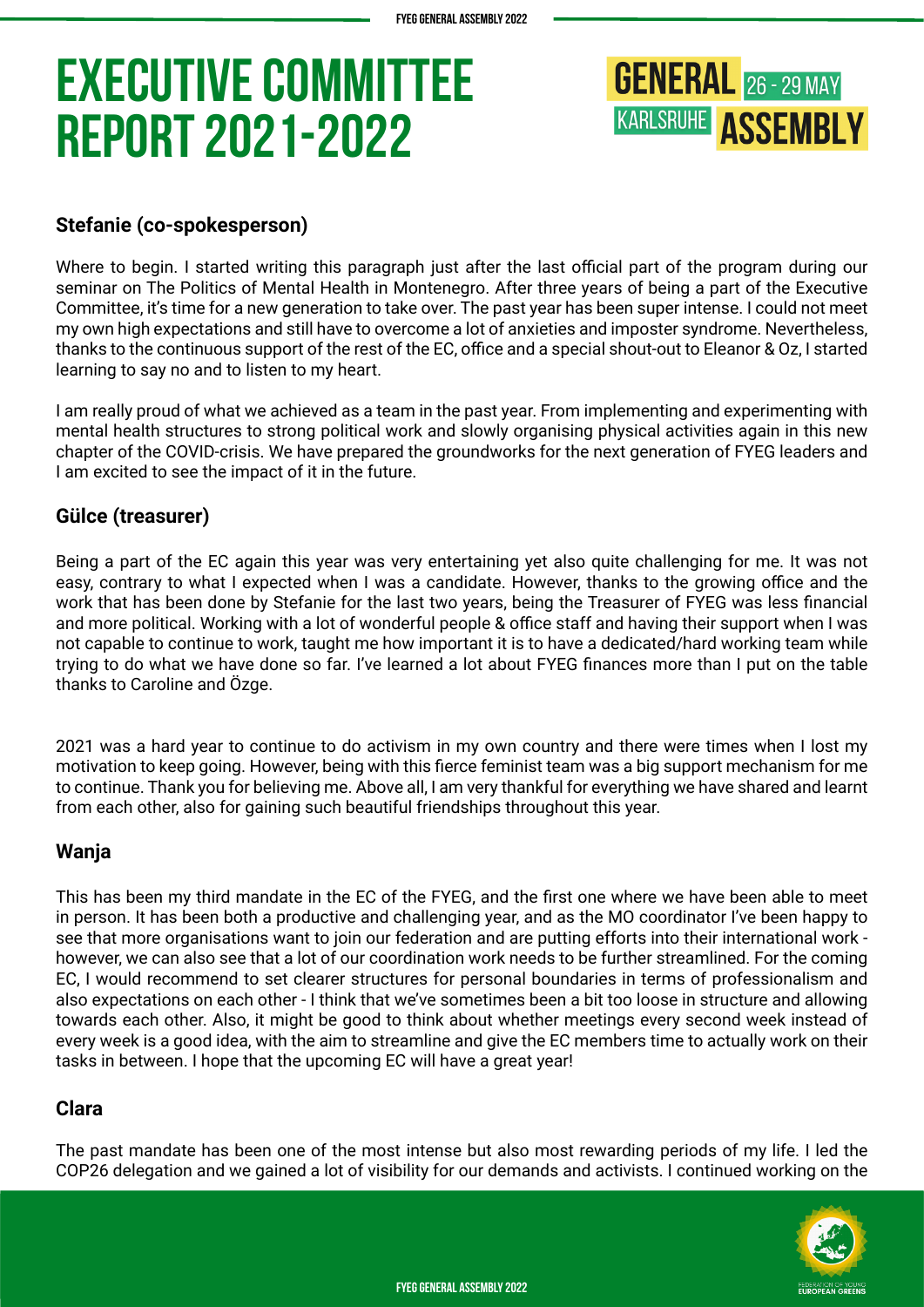**GENERAL** 26 - 29 MAY **KARLSRUHE ASSEMBLY** 

mental health protocol, and we already saw the results from that work by an improved state of mental health within the EC. The work in the EC allowed me to dive deeper in FYEGs structures and discussions, work closer with the office, give more input on FYEGs work on communications and campaigns. I am looking forward to using these extensive insights and experiences to resume FYEGs in-person activities and be more effective in organising than ever before.

# **Benedetta**

Running for the EC has been one of the best decisions I made, and allowed me to live a very intense but exciting adventure in my political life. During this year, I had the opportunity to experience so much, to meet so many people, to find myself in pleasant and challenging situations. This has all contributed into a very different person: more conscious, more prepared, more mature. In this mandate, I have had the opportunity to familiarise more with my skills and be more aware on how I can use them to support the green fight. For this, I shall thank the amazing team I had the opportunity to work with, whose spirit has made me feel at home since the very first day.

Moreover, in my mandate I had the opportunity to better understand all the work that FYEG effectively does and the potential it has for building a green and radical Europe. I am very proud of the work we are doing on mental health, both internally for EC Members and externally in our Work Plan activities. Also, I have enjoyed working with MOs and I believe we have made great steps forward in developing a strategy for MOs development. This is also due to the amazing job we are doing for giving a more strategic setting to our Federation.

#### **Ivanna**

Running for EC was one of the best last year's decision and I am really thankful to the GA for truth and support. I am grateful for this amazing experience to work in such a hard-working and supportive team. I learned a lot from EC Members and Office, I am especially thankful for mental health care habits and self care priorities which came to my life thanks to FYEG. During my mandate I had a chance to be a part of prep-teams of several projects and also join EGP Council as a part of FYEG's delegation. Also I really enjoy working with MO, but still feel that there is a lot "to do" in the agenda.

This year's mandate was challenging, especially last month (because of events in my country), but it was full of support and understanding not only on a personal level, but also when it comes to political priorities and communication. During the mandate I had a chance to improve my skills and political knowledge, not only contributing to FYEG, but get a lot from it.

Running again it was really hard decision, especially understanding that you live in conditions when you are not able to plan anything, without understanding how you'll live (or actually will you wake up in the morning), for this time FYEG was a green safe space, full of support, love and care, it's really motivate and pushed to work. Life goes on and I have a huge privilege to balance and continue to have a nearly normal life (of course with new rules and changes, but still better that could be). That's why my decision was to run again and continue working for a green future, more strategically, more politically.